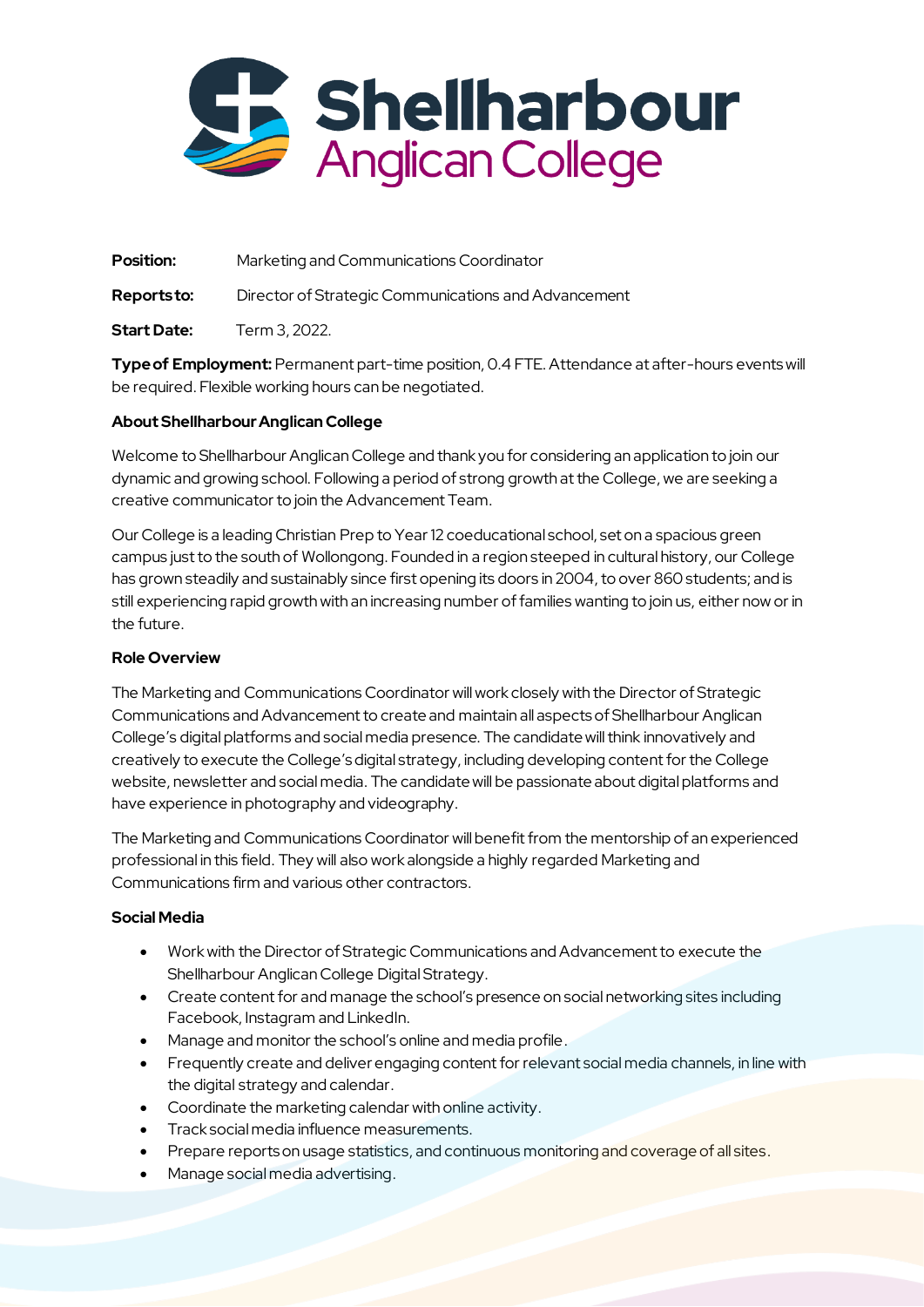#### **Publications and Website**

- Produce internal and external communication pieces covering College activities, events and school life, for publications, newsletters, and promotional materials.
- Review current newsletter and website content and develop creative and innovative ideas to improve platforms.
- Responsible for producing College e-newsletter using The Buzz.
- Responsible for the upkeep of website and Intranet content.
- Identify relevant stories to cover and determine the appropriate platform to publish.
- Coordinate promotional photo shoots.
- Maintain our photographic database.

## **About You**

You are a creative and innovative communicator who understands the importance of a positive and collaborative working environment. You have a Christian faith and are active in your local church.

You have a demonstrated track record of building authentic stakeholder relationships while coordinating a marketing and communications program which maintains brand consistency and effectively shares an organisations values and purpose.

#### **Ideal candidates will have:**

- A Bachelor's degree in Marketing, Communications, Public Relations, Journalism or similar. This role may suit a final year University student or someone who has a minimum of 1-3 years recent experience in a similar role.
- Strong organisational and project management skills, as well as attention to detail.
- Excellent written and verbal communication skills, as well as outstanding copywriting and proofreading skills.
- A sound understanding of various marketing platforms, channels, and best practices, including social, digital, and email marketing.
- The ability to be a self-starter and also able to independently move projects forward and meet deadlines.
- Developed analytical skills to analyse metrics and create reports.
- Actively support the Christian identity and purpose of the College, and uphold the values and expectations as described in the Staff Code of Conduct. Comply with applicable child protection legislation and be responsible for ensuring that the College's Child Safe policies, procedures and programs are at the forefront of all we do.Be responsible for complying with the College's WHS policies, procedures and practices and contribute to a healthy and safe workplace culture.

Shellharbour Anglican College is committed to ensuring the safety of our staff, students and school communities. In line with College COVID-19 policy, all staff are required to be fully vaccinated against COVID-19 or have an approved medical contraindication in order to work with us. Compliance with this policy and providing evidence of vaccination is an essential requirement of employment.